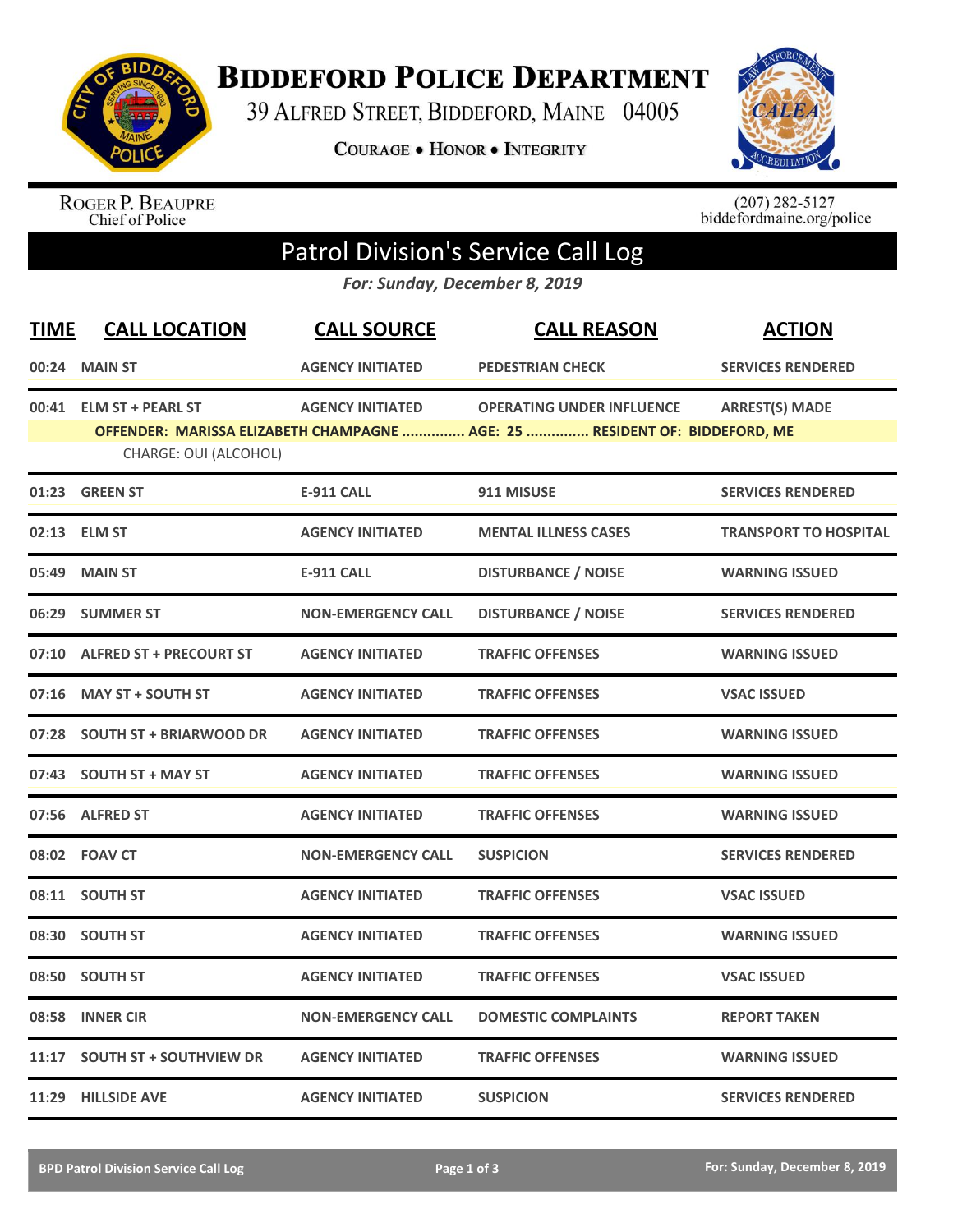| <b>TIME</b> | <b>CALL LOCATION</b>             | <b>CALL SOURCE</b>        | <b>CALL REASON</b>            | <b>ACTION</b>                |
|-------------|----------------------------------|---------------------------|-------------------------------|------------------------------|
|             | 11:30 SOUTH ST                   | <b>AGENCY INITIATED</b>   | <b>TRAFFIC OFFENSES</b>       | <b>WARNING ISSUED</b>        |
|             | 11:37 LINDALE AVE                | <b>NON-EMERGENCY CALL</b> | <b>JUVENILE OFFENSES</b>      | <b>TRANSPORT TO HOSPITAL</b> |
|             | 11:40 SOUTH ST + PAQUIN AVE      | <b>AGENCY INITIATED</b>   | <b>TRAFFIC OFFENSES</b>       | <b>VSAC ISSUED</b>           |
|             | 11:56 SOUTH ST + SOUTHVIEW DR    | <b>AGENCY INITIATED</b>   | <b>TRAFFIC OFFENSES</b>       | <b>VSAC ISSUED</b>           |
|             | 12:11 ALFRED ST                  | <b>E-911 CALL</b>         | 911 MISUSE                    | <b>NO ACTION REQUIRED</b>    |
|             | 12:18 SOUTH ST                   | <b>AGENCY INITIATED</b>   | <b>TRAFFIC OFFENSES</b>       | <b>WARNING ISSUED</b>        |
|             | 12:18 MEETINGHOUSE RD + POOL ST  | <b>NON-EMERGENCY CALL</b> | <b>SUSPICION</b>              | <b>NEGATIVE CONTACT</b>      |
|             | 12:26 SOUTH ST                   | <b>AGENCY INITIATED</b>   | <b>TRAFFIC OFFENSES</b>       | <b>VSAC ISSUED</b>           |
|             | 12:26 ALFRED ST                  | <b>NON-EMERGENCY CALL</b> | <b>CIVIL COMPLAINT</b>        | <b>CIVIL COMPLAINT</b>       |
|             | 12:28 ALFRED ST                  | <b>WALK-IN AT STATION</b> | <b>COURT ORDERED CHECK IN</b> | <b>SERVICES RENDERED</b>     |
|             | 12:41 SOUTH ST                   | <b>AGENCY INITIATED</b>   | <b>TRAFFIC OFFENSES</b>       | <b>VSAC ISSUED</b>           |
|             | 12:54 WEST ST                    | <b>E-911 CALL</b>         | 911 MISUSE                    | <b>NEGATIVE CONTACT</b>      |
| 12:57       | <b>SOUTH ST + HAYFIELD RD</b>    | <b>AGENCY INITIATED</b>   | <b>TRAFFIC OFFENSES</b>       | <b>WARNING ISSUED</b>        |
| 13:55       | <b>ALFRED ST + GRAHAM ST</b>     | <b>AGENCY INITIATED</b>   | <b>TRAFFIC OFFENSES</b>       | <b>WARNING ISSUED</b>        |
|             | 14:08 SOUTH ST + WESTMORE AVE    | <b>AGENCY INITIATED</b>   | <b>TRAFFIC OFFENSES</b>       | <b>WARNING ISSUED</b>        |
|             | 14:10 ALFRED ST                  | <b>NON-EMERGENCY CALL</b> | <b>COURT ORDERED CHECK IN</b> | <b>CALL TRANSFERRED</b>      |
|             | 14:18 SOUTH ST + WESTERN AVE     | <b>AGENCY INITIATED</b>   | <b>TRAFFIC OFFENSES</b>       | <b>WARNING ISSUED</b>        |
|             | 14:58 LINCOLN ST                 | E-911 CALL                | 911 MISUSE                    | <b>NEGATIVE CONTACT</b>      |
|             | 15:17 ALFRED ST                  | <b>WALK-IN AT STATION</b> | <b>PAPERWORK</b>              | <b>SERVICES RENDERED</b>     |
|             | 15:27 SHOPS WAY                  | <b>NON-EMERGENCY CALL</b> | <b>SUSPICION</b>              | <b>NO VIOLATION</b>          |
|             | 16:49 ALFRED ST + BIDDEFORD GATE | <b>AGENCY INITIATED</b>   | <b>TRAFFIC OFFENSES</b>       | <b>WARNING ISSUED</b>        |
|             | 17:13 PARKVIEW CT + MAIN ST      | <b>AGENCY INITIATED</b>   | <b>TRAFFIC OFFENSES</b>       | <b>WARNING ISSUED</b>        |
|             | 17:18 WEST ST                    | <b>AGENCY INITIATED</b>   | <b>TRESPASSING</b>            | <b>SERVICES RENDERED</b>     |
|             | 17:21 POOL ST + MEETINGHOUSE RD  | <b>AGENCY INITIATED</b>   | <b>TRAFFIC OFFENSES</b>       | <b>WARNING ISSUED</b>        |
|             | 17:21 ALFRED ST                  | <b>NON-EMERGENCY CALL</b> | <b>SUSPICION</b>              | <b>REPORT TAKEN</b>          |
|             | 17:27 ELM ST + MASON ST          | <b>AGENCY INITIATED</b>   | <b>TRAFFIC OFFENSES</b>       | <b>WARNING ISSUED</b>        |